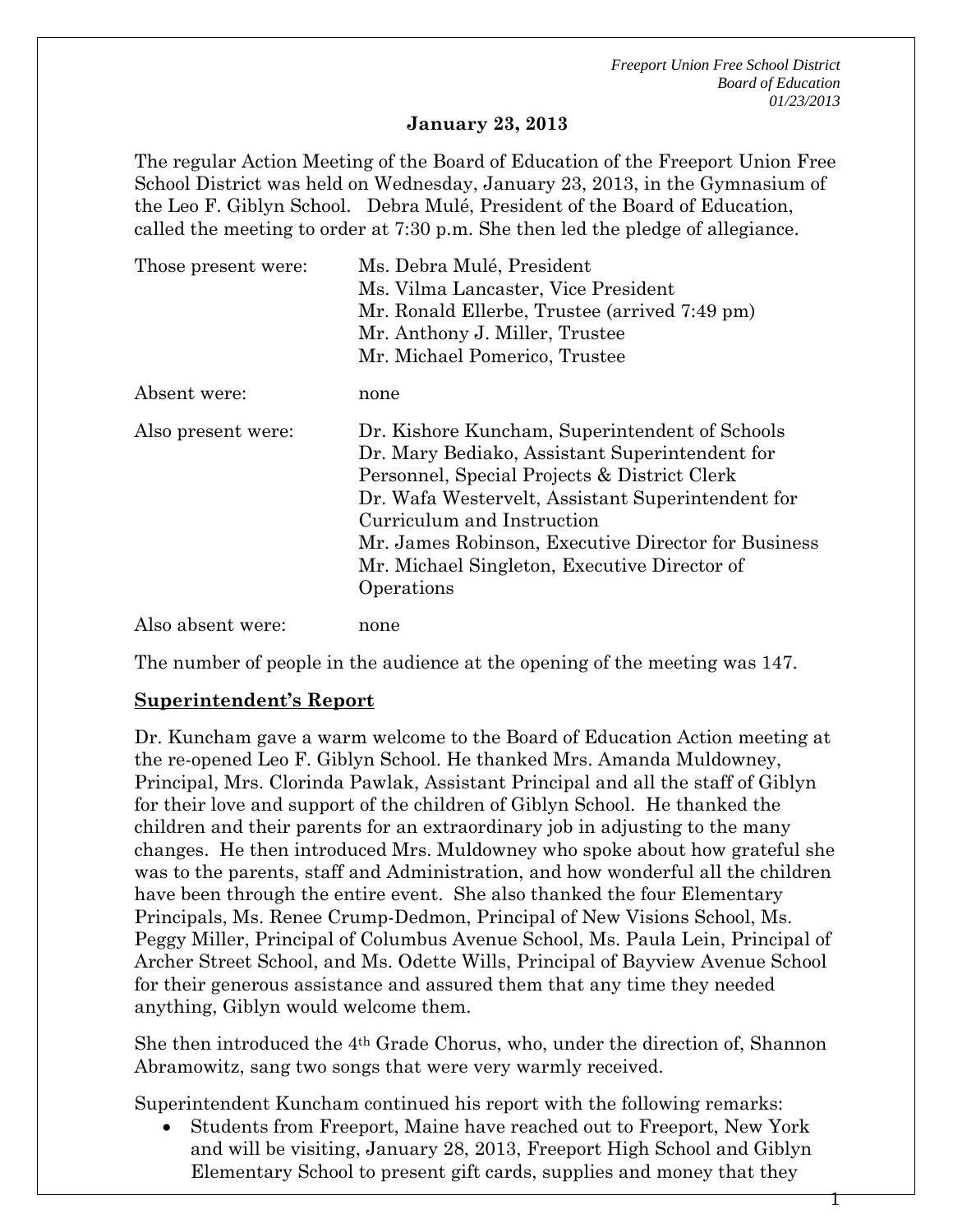were able to fund raise after Hurricane Sandy.

- Ashley Gomes, FHS Senior has won a full athletic scholarship to Stony Brook University.
- Varsity Cheerleaders have placed 1st at the Mt. Sinai Competition.

Dr. Kuncham then recognized the two teachers that have been selected by Dowling College/ News 12 Long Island, as 2012-2013 Educators of the month. Sherill Spruill, Choral Teacher at Dodd Middle School and Peggy Parigoris, Science Teacher at Freeport High School, they were presented pins by the Board President and the Superintendent.

The following 20 Year Employees were recognized with certificates and pins:

| Digna Afanador       | David Gordon   |
|----------------------|----------------|
| Catherine Beck       | Shawnee Harris |
| <b>Bruce Bennett</b> | Mary Kelly     |
| Manuela Domenech     | Carol Lynch    |
| Susana Gonzalez      | Cormac Molloy  |

Greg Van Nostrand Peter Paladini Cheryl Ryan Linda Salzer

The Board President, Ms. Mule called for a short break. (8:47 pm-9:01pm)

### **2013-2014 Budget Update**

The Superintendent continued with his report by giving an update on the development of the 2013-2014 budget. His comments were organized under the following broad categories:

- Historical Perspective
- Tax Cap
- Governor's Education Reform Commission Preliminary Report
- Governor's Executive Proposal
- Factors Impacting Proposed Budget 2013-2014
	- Pension Costs, Health Insurance Costs, Contractual Salary Costs
	- Transportation, Special Education
- Tax Certiorari Liabilities
- Affordable Care Act
- PARCC (Partnership for Assessment of Readiness for College and Careers)
- Assessments and Shifts in Base Proportions
- Budget Gap
- Potential Reductions

## **Questions from the Public**

The public was given the opportunity to address the Board of Education. Each speaker was allowed to address the Board for four minutes on the Agenda only. The Board and administration addressed the comments from the public.

## **Items for Action**

On a motion by Mr. Ellerbe and a second by Mr. Pomerico, the following items were approved on a Consent Agenda. The vote was unanimous, Ellerbe,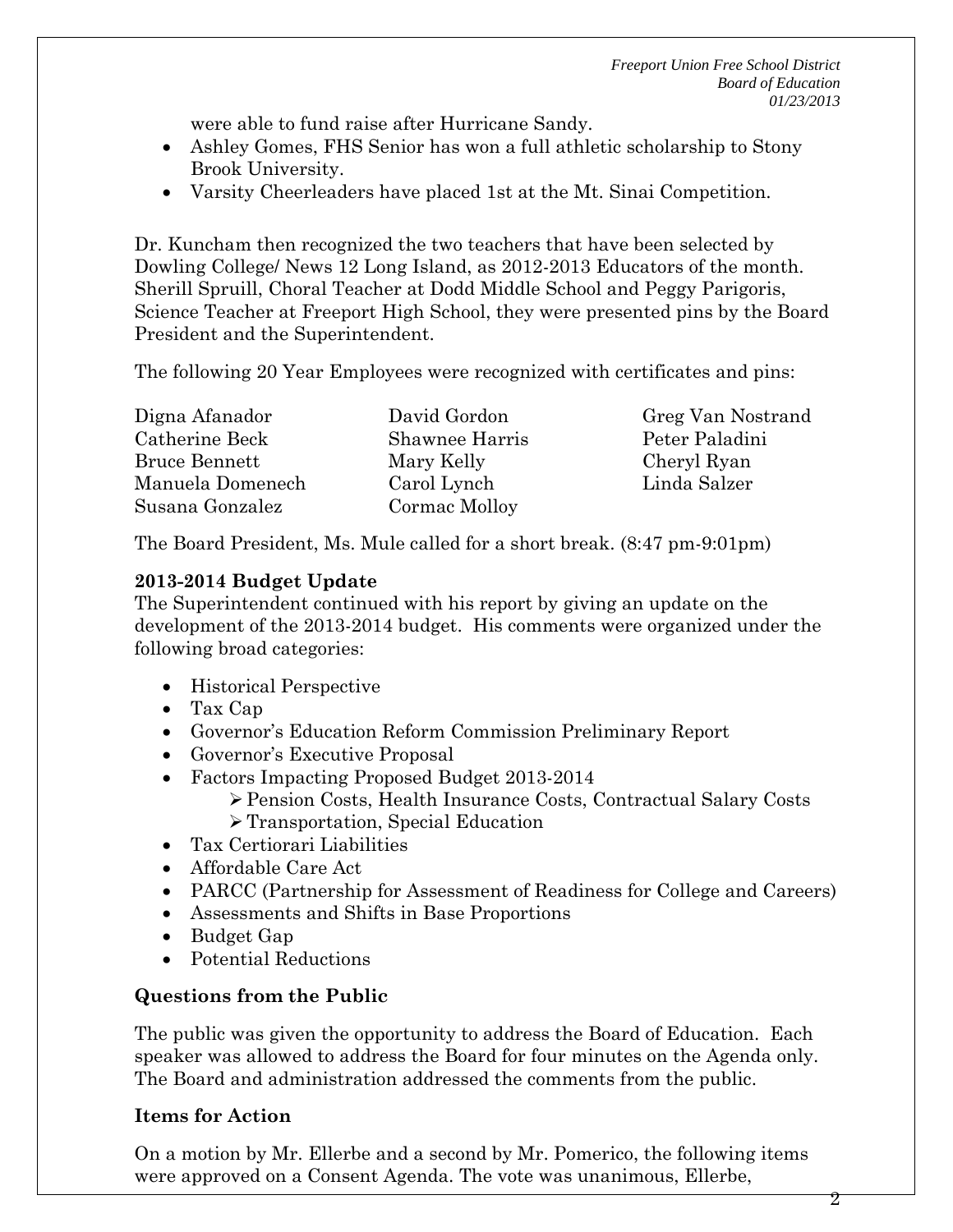Lancaster, Miller, Mulé and Pomerico.

### **Acceptance of the Minutes**

**BE IT RESOLVED** that the Board of Education of the Freeport Union Free School District hereby accepts the minutes of the following meetings as written: December 19, 2012; January 9, 2013.

### **Leave of Absence**

**BE IT RESOLVED**, that the Board of Education of the Freeport Union Free School District hereby grants a request for leave of absence as listed below:

**Milagros Fiore-MacMonigle**, Elementary Teacher, effective December 18, 2012 through June 30, 2013, for child care.

**Nancy Williams,** Art Teacher, extension of a leave from February 1, 2013 through June 30, 2013, for child care.

**Gina Rocker,** Special Education Teacher, effective December 17, 2012 through March 27, 2013, for health reasons.

## **Resignation of Staff**

**BE IT RESOLVED**, that the Board of Education of the Freeport Union Free School District hereby accepts the letter(s) of resignation from the following staff member(s) as listed below:

**Katelyn Salisbury**, Permanent Substitute, effective January 1, 2013, to accept another position in the District.

**Angel Menendez**, Security Aide, effective December 21, 2012, for personal reasons.

**Gladys Tapia,** Teaching Assistant, effective January 4, 2013, for personal reasons**.**

**Vanessa Mannanice,** Permanent Substitute, effective January 1, 2013, to accept another position in the District.

## **Change of Status**

**BE IT RESOLVED,** that the Board of Education of the Freeport Union Free School District hereby grants a request for change of status as listed below:

**Justin Gabrus**, Elementary Teacher, effective February 1, 2013, extension of assignment (replacing C. Molnar) through August 31, 2013.

**Allison Bowers,** Permanent Substitute, effective February 1, 2013, extension of assignment (replacing L. Chimeri) through June 21, 2013.

## **Appointment of Staff - Temporary**

**BE IT RESOLVED**, that the Board of Education of the Freeport Union Free School District, upon the recommendation of the Superintendent, hereby appoints the individuals listed in the attached Appointment of Staff Report -

3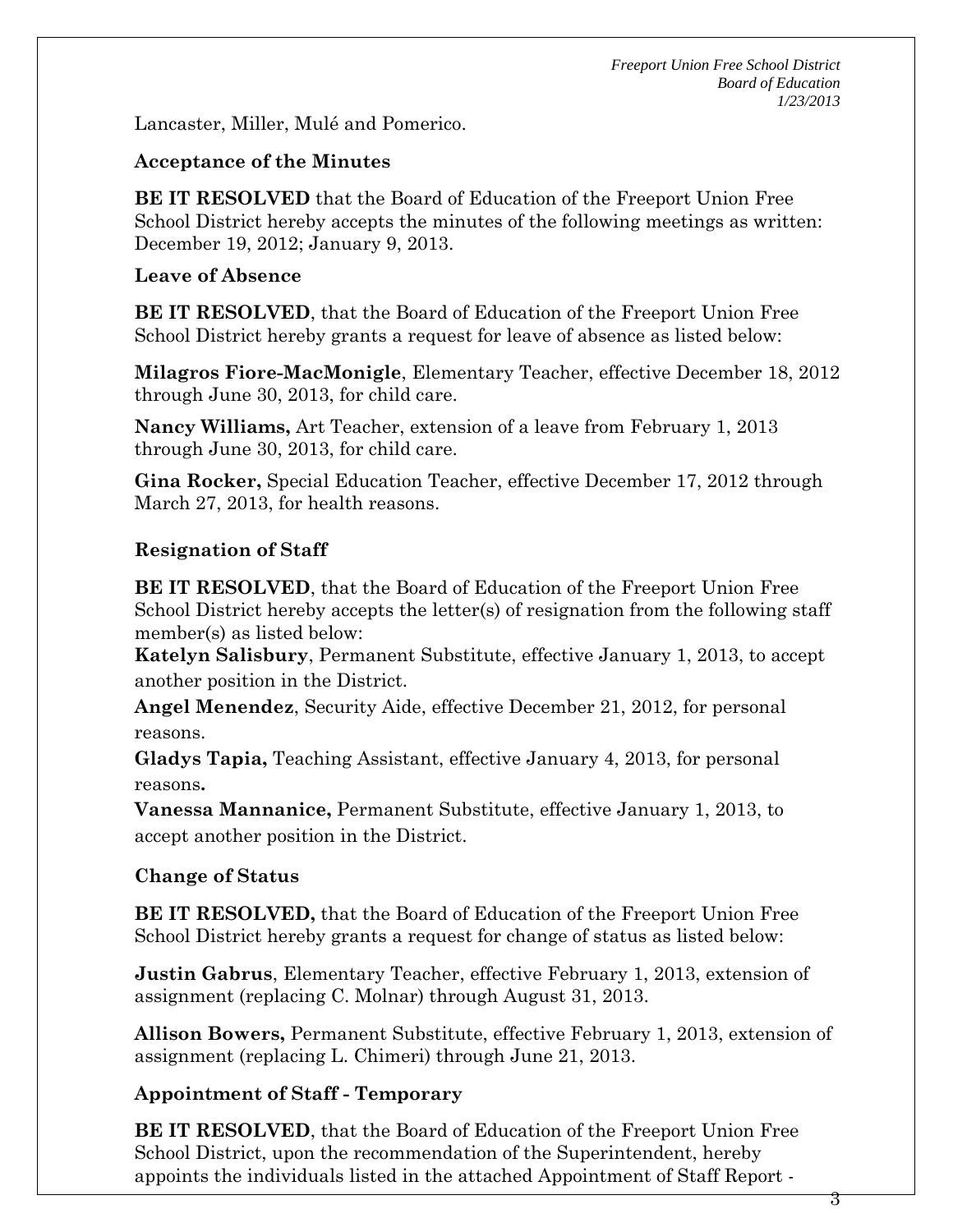Temporary, in accordance with the rules of the Board of Regents. These individuals shall possess appropriate certification allowing them to serve as teachers in the public schools of New York.

**Katelyn Salisbury**, Social Studies Teacher, (replacing D. Ballard, TSA) a temporary appointment effective January 2, 2013 through August 31, 2013. Compensation will be on step 1-2A of the U3D Schedule at \$62,830. Assignment: Dodd.

**Vanessa Mannanice**, Art Teacher, (replacing N. Williams, LOA) a temporary appointment effective January 2, 2013 through August 31, 2013. Compensation will be on step 1-2A of the U3D Schedule at \$62,830. Assignment: Dodd.

**Dana Berner,** Permanent Substitute, a temporary appointment effective February 8, 2013 through June 21, 2013. Compensation will be according to the Substitute Pay Rate at \$125 per day. Assignment: New Visions.

#### **Co-curricular Appointments**

**BE IT RESOLVED,** that the Board of Education of the Freeport Union Free School District, upon the recommendation of the Superintendent, hereby appoints the individuals listed below, in accordance with the rules of the Board of Regents. These individuals shall possess appropriate certification allowing them to serve as teachers or other staff in the public schools of New York for the 2012- 2013 School Year.

#### **21ST CENTURY COMMUNITY LEARNING CENTERS AFTER SCHOOL ACADEMIES**

| <b>CAROLINE G. ATKINSON</b>     |           |                                          |                  |
|---------------------------------|-----------|------------------------------------------|------------------|
| <b>INTERMEDIATE SCHOOL</b>      |           |                                          |                  |
| All teachers being paid \$51.16 |           | Hours per                                | Subject          |
| contractual rate                |           | week                                     |                  |
| Albarano, Greg                  | \$4,604   | $3 \text{ hrs/wk} \times 30 \text{ wks}$ | ELA              |
| Echegaray-Ryan, Mariella        | \$4,604   | $3 \text{ hrs/wk} \times 30 \text{ wks}$ | Counseling       |
| Ferrarelli, Jennifer            | \$1,535   | $1$ hr/wk x 30 wks                       | Social Studies   |
| Griffin, Lance                  | \$6,139   | 4 hrs/wk x 30 wks                        | Math             |
| Hertzberg, Emily                | $\$1,535$ | $1$ hr/wk x 30 wks                       | Art              |
| Jackson, Wendy                  | \$6,139   | 4 hrs/wk x 30 wks                        | L.A.D.Y. Program |
| Keane, Mary Anne                | \$1,535   | $1$ hr/wk x 30 wks                       | Art              |
| Ligon, Eric                     | \$6,139   | 4 hrs/wk x 30 wks                        | <b>SS/ELA</b>    |
| Notti, Diane                    | \$4,604   | $3 \text{ hrs/wk} \times 30 \text{ wks}$ | Spec Ed/ELA      |
| Notti, Russell (being replaced) | \$6,139   | 4 hrs/wk x 30 wks                        | Spec Ed/Rdg      |
| by Kevin Shea)                  |           |                                          |                  |
| Quintanilla, Lorraine (nurse)   | \$5,670   | $4\frac{1}{2}$ hrs/wk x 30               | Nurse            |
| \$29.93                         |           | wks                                      |                  |
| Onorato, Jillian                | \$6,139   | 4 hrs/wk x 30 wks                        | ELA/Scrapbooking |
| Riveros, Mauricio               | \$4,604   | $3 \text{ hrs/wk} \times 30 \text{ wks}$ | ESL              |
| Rothhaupt, John                 | \$9,209   | 6 hrs/wk x 30 wks                        | Advisor          |
| Sasso, Nina                     | \$1,535   | $1$ hr/wk x 30 wks                       | Fitness/Tumbling |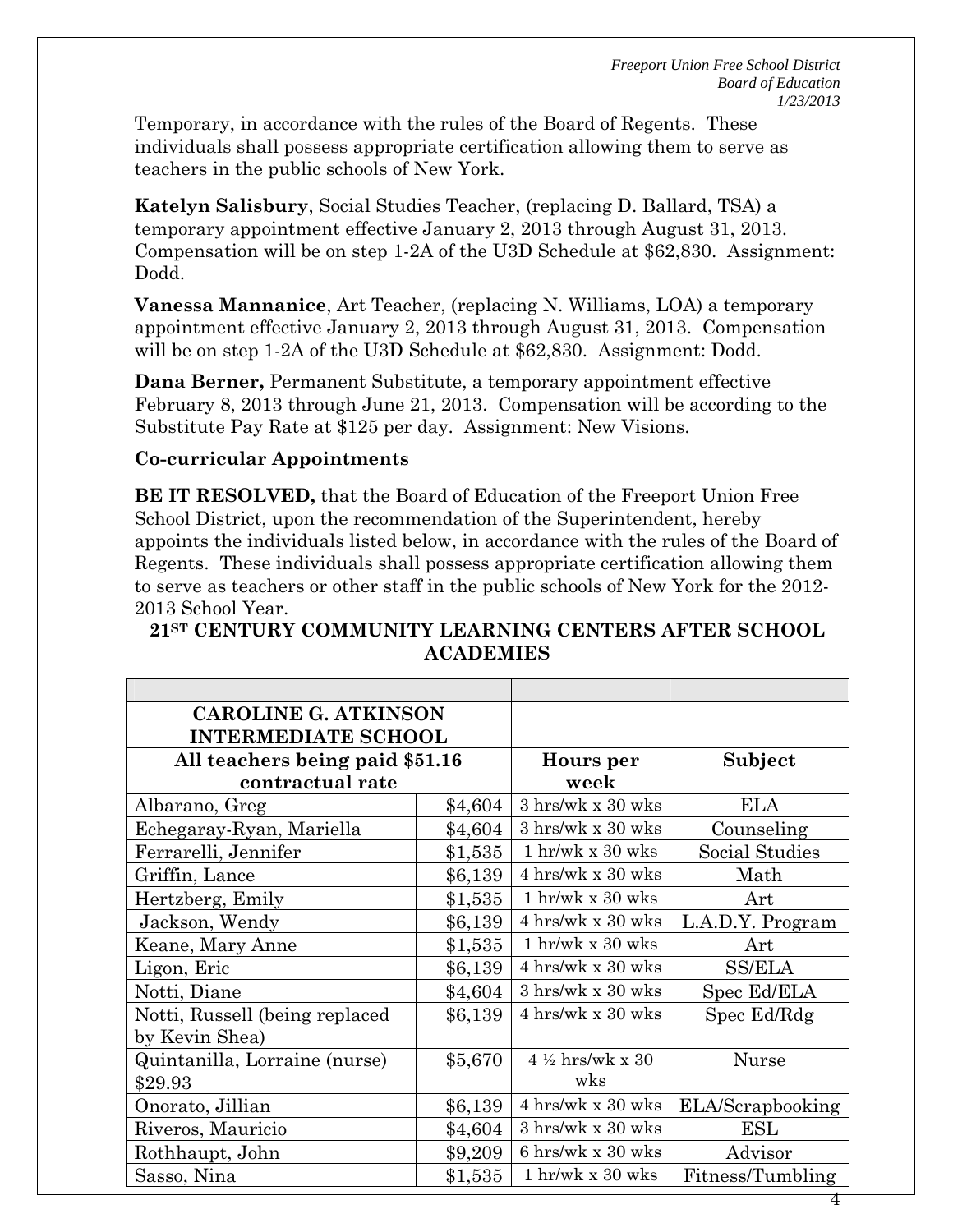|                                   |          | 1 hr/wk x 30 wks                          | Health                                           |
|-----------------------------------|----------|-------------------------------------------|--------------------------------------------------|
| Shelley, Barbara                  | \$2,634  |                                           | &Fitness                                         |
| Thom, Tim                         | \$3,070  | 2 hrs/wk x 30 wks                         | Fitness                                          |
| Vetter, Lisa                      | \$6,139  | 4 hrs/wk x 30 wks                         | Math/ELA                                         |
| Wall, William                     | \$1,535  | $1$ hr/wk x $30$ wks                      | Reading                                          |
| Yatsyla, Matt                     | \$1,535  | $1$ hr/wk x 30 wks                        | Science Research                                 |
| TA's                              |          |                                           |                                                  |
| Farrell, Rosemarie (TA) \$29.12   | \$5,242  | 6 hrs/wk x 30 wks                         | Classroom duties                                 |
| (TA)<br>\$17.13<br>Brown, Andrea  | \$3,083  | 6 hrs/wk x 30 wks                         | Classroom duties                                 |
| Romano, Bertha (TA) \$13.74       | \$2,473  | $5 \text{ hrs/wk}$ x 30 wks               | Classroom duties                                 |
| Zellner, Alcita<br>$(TA)$ \$13.97 | \$2,525  | 6 hrs/wk x 30 wks                         | Classroom duties                                 |
| Clerical - Toni Vurro<br>\$41.74  | \$7,513  | 6 hrs/wk x 30 wks                         | Secretary                                        |
|                                   |          |                                           |                                                  |
| JOHN W. DODD MIDDLE SCHOOL        |          |                                           |                                                  |
|                                   |          |                                           | All teachers being paid \$51.16 contractual rate |
| Bendel, Amy                       | \$5,730  | 4 hrs/wk x 28 wks                         | Art                                              |
| Bonanno, Maureen                  | \$2,865  | 2 hrs/wk x 28 wks                         | Math Tabula                                      |
| Burke, Vashti                     | \$10,027 | $7\ \mathrm{hrs/wk}$ x $28\ \mathrm{wks}$ | Drama Club                                       |
| Corsini, Eric                     | \$5,730  | 4 hrs/wk x 28 wks                         | ELA/Math                                         |
| Doyle, Tom                        | \$8,595  | 6 hrs/wk x 28 wks                         | Science Research                                 |
| Filaski, Michael                  | \$2,865  | $2 \;{\rm hrs/wk}$ x $28 \;{\rm wks}$     | Debate Club                                      |
| Eberhart, Robert                  | \$5,730  | 4 hrs/wk x 28 wks                         | G.E.N.T.S.                                       |
| Holder, Shawn                     | \$5,730  | 4 hrs/wk x 28 wks                         | G.E.N.T.S                                        |
| Mangot, Gabrielle                 | \$5,730  | $4 \;{\rm hrs/wk}$ x $28 \;{\rm wks}$     | <b>ELL Beginners</b>                             |
| Paschette, Marissa (split)        | \$4,297  | $6$ hrs/wk x $14$ wks                     | Advisor                                          |
| Ballard, Danielle (split)         | \$4,297  | $6$ hrs/wk x $14$ wks                     | Advisor                                          |
| Salcedo, Mario                    | \$2,865  | $2 \;{\rm hrs/wk}$ x $28 \;{\rm wks}$     | Tae Kwan Do                                      |
| Schreibman, Elaine                | \$5,730  | 4 hrs/wk x 28 wks                         | <b>ELA/ELLs</b>                                  |
| Singh, Jessica                    | \$5,730  | $4$ hrs/wk x $28$ wks                     | Service Learning                                 |
| Wildemuth, John                   | \$8,595  | 6 hrs/wk x 28 wks                         | Anti Bullying                                    |
| Wolfsdorf, Rick                   | \$8,595  | 6 hrs/wk x 28 wks                         | Anti Bullying                                    |
| Zamot, Bridget                    | \$5,730  | 4 hrs/wk x 28 wks                         | <b>ESL</b> Intermediate                          |
| Warren, Miriam (nurse – split)    | \$4,470  | 4 hrs/wk x 28 wks                         | <b>Nurse</b>                                     |
| \$39.89                           |          |                                           |                                                  |
| Peggy Sameroff (nurse -           | \$2,234  | 2 hrs/wk x 28 wks                         | <b>Nurse</b>                                     |
| split)\$39.89                     |          |                                           |                                                  |
| TA's                              |          |                                           |                                                  |
| Brown, Lisa<br>\$14.56            | \$2,446  | 6 hrs/wk x 28 wks                         | <b>Classroom Duties</b>                          |
| Brizill, Vida \$13.66             | \$2,295  | 6 hrs/wk x 28 wks                         | <b>Classroom Duties</b>                          |
| <b>Clerical</b> – Susan Rodgers   | \$7,436  | 6 hrs/wk x 28 wks                         | Secretary                                        |
| \$44.26                           |          |                                           |                                                  |

# **FREEPORT HIGH SCHOOL**

**All teachers being paid \$51.16 contractual rate**

5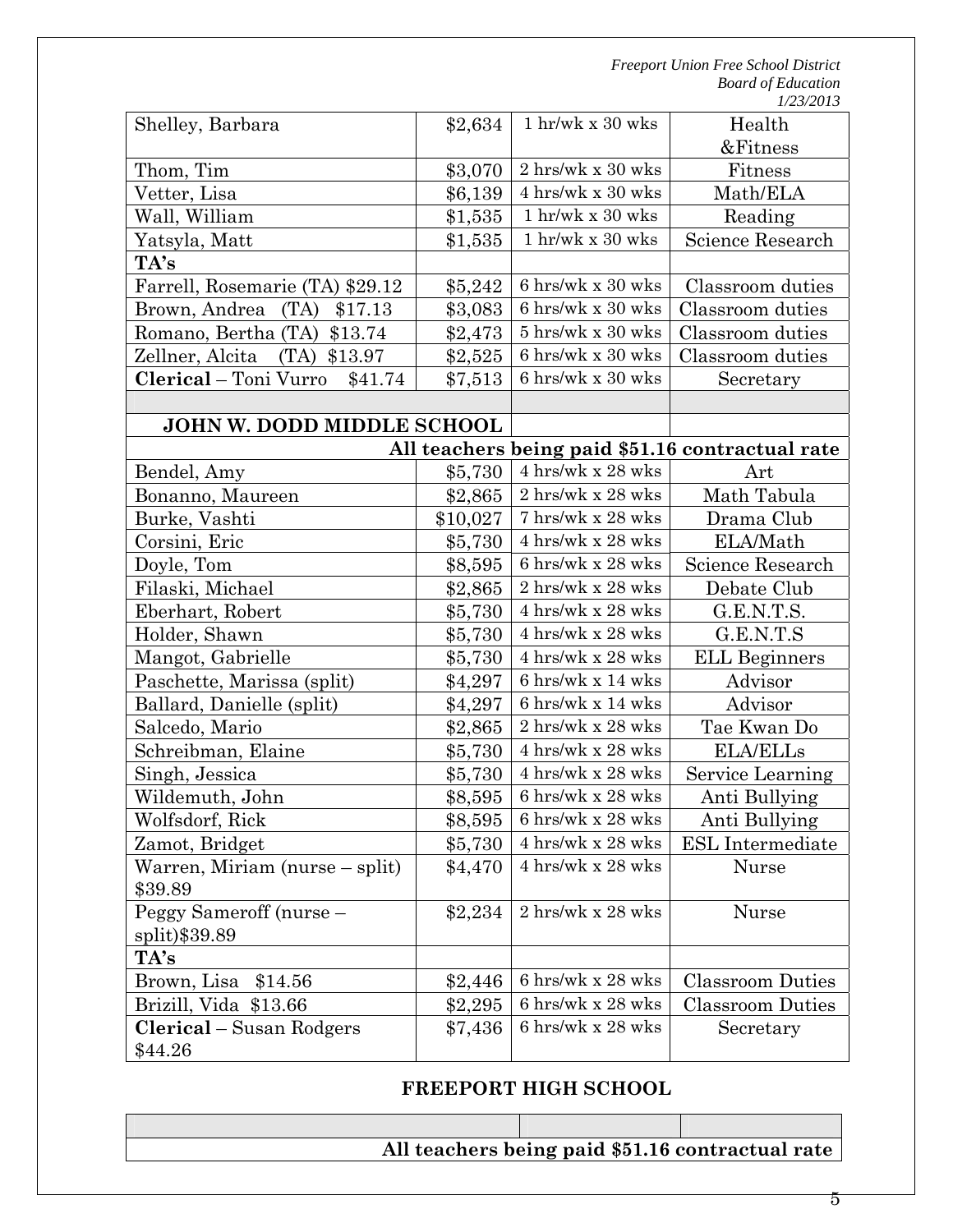| Bethea, Lolita     | \$2,865 | $2 \text{ hrs/wk} \times 28$             | Physical                |
|--------------------|---------|------------------------------------------|-------------------------|
|                    |         | wks                                      | Training                |
| Benedetto, Michael | \$4,297 | $3 \text{ hrs/wk} \times 28$             | U.S. Hist &             |
|                    |         | wks                                      | Govt/American           |
|                    |         |                                          | History                 |
| Brave, Deborah     | \$8,595 | 6 hrs/wk x $28$                          | Travel                  |
|                    |         | wks                                      | Program/Permit          |
|                    |         |                                          | Class                   |
| Bussey, Zoraya     | \$5,730 | 4 hrs/wk x 28 wks                        | Spanish III,            |
|                    |         |                                          | <b>Student Govt</b>     |
| Caldwell, Melanie  | \$2,865 | 2 hrs/wk x 28 wks                        | Special                 |
|                    |         |                                          | Ed/English              |
| Carolina, Reginald | \$2,865 | 2 hrs/wk x 28 wks                        | G.E.N.T.S.              |
|                    |         | 4 hrs/wk x 28 wks                        | Program                 |
| Certain, Cynthia   | \$5,730 |                                          | Global 9 ELL,<br>Zumba  |
|                    |         | 2 hrs/wk x 28 wks                        |                         |
| Chambers, Yasmin   | \$2,865 |                                          | Bridge to the<br>Future |
| Connell, Dennis    | \$2,865 | 2 hrs/wk x 28 wks                        | Geometry                |
| Craig, Pauline     | \$5,730 | 4 hrs/wk x 28 wks                        | English/ELL             |
| Dickens, Angela    | \$8,595 | 6 hrs/wk x 28 wks                        | Algebra 2, Trig,        |
|                    |         |                                          | Integrated              |
|                    |         |                                          | Algebra,                |
|                    |         |                                          | Advisor                 |
| Freeman, Kim       | \$2,865 | 2 hrs/wk x 28 wks                        | College Prep            |
| Funch, Betsy       | \$2,865 | 2 hrs/wk x 28 wks                        | Financial               |
|                    |         |                                          | Literacy                |
|                    |         |                                          | Program                 |
| Garcia, Enrique    | \$2,865 | 2 hrs/wk x 28 wks                        | <b>EL PODER</b>         |
| Genezone, Richard  | \$4,297 | $3 \text{ hrs/wk}$ x $28 \text{ wks}$    | Global 10               |
| Gilliam, Carol     | \$4,297 | $3~\mathrm{hrs/wk}$ x $28~\mathrm{wks}$  | LADY Program,           |
|                    |         |                                          | Library Services        |
| Guerrier, Ives     | \$5,730 | 4 hrs/wk x 28 wks                        | Integrated              |
|                    |         |                                          | Algebra,                |
|                    |         |                                          | Trigonometry            |
| Harrison, Kevin    | \$2,865 | $2 \text{ hrs/wk} \times 28 \text{ wks}$ | Geometry                |
| Inzerilli, Louis   | \$2,865 | 2 hrs/wk x 28 wks                        | Graphic Design          |
| Khan, Nasir        | \$5,730 | 4 hrs/wk x 28 wks                        | Algebra 2,              |
|                    |         |                                          | Trigonometry            |
| Lindner, Wendy     | \$2,865 | 2 hrs/wk x 28 wks                        | Global                  |
|                    |         |                                          | Psychology              |
| Lordi, Robert      | \$4,297 | 3 hrs/wk x 28 wks                        | Global 9, US            |
|                    |         |                                          | History                 |
| Lucchi, Maria      | \$2,865 | 2 hrs/wk x 28 wks                        | Geometry                |
| Luna, Rose         | \$5,730 | 4 hrs/wk x 28 wks                        | Library Services,       |
| Lyman, Susan       |         | 2 hrs/wk x 28 wks                        | Book Club               |
|                    | \$2,865 |                                          | Geometry                |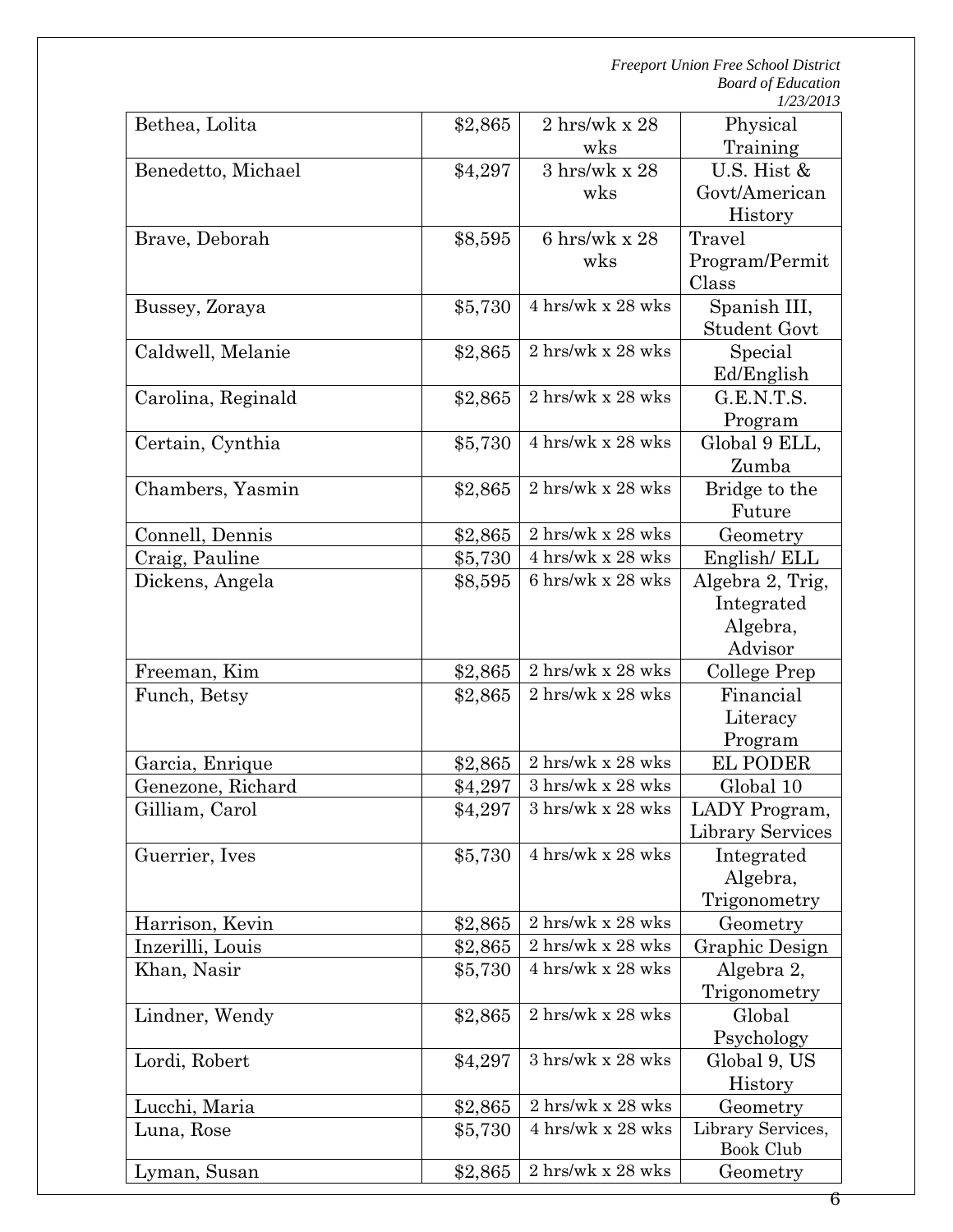7

| Maia, Maribel                | \$2,865 | 2 hrs/wk x 28 wks                        | <b>Express</b>      |
|------------------------------|---------|------------------------------------------|---------------------|
|                              |         |                                          | Yourself            |
| Mardigras, Gigi              | \$2,865 | 2 hrs/wk x 28 wks                        | RCT Science,        |
|                              |         |                                          | Living              |
|                              |         |                                          | Environment         |
| Matos, Jackie                | \$2,865 | 2 hrs/wk x 28 wks                        | Integrated          |
|                              |         |                                          | Algebra             |
| Melgar, Marie                | \$2,865 | $2 \text{ hrs/wk} \times 28 \text{ wks}$ | <b>Express</b>      |
|                              |         |                                          | Yourself            |
| Porter, Lisa                 | \$4,297 | $3 \text{ hrs/wk} \times 28 \text{ wks}$ | English             |
|                              |         |                                          | Regents,            |
|                              |         |                                          | <b>Student Govt</b> |
| Ramos, Julissa               | \$2,865 | 2 hrs/wk x 28 wks                        | <b>EL PODER</b>     |
| Richardson, Claretha         | \$4,297 | 2 hrs/wk x 28 wks                        | Student             |
|                              |         |                                          | Government          |
| Rode, Cathy                  | \$2,865 | 2 hrs/wk x 28 wks                        | Fashion             |
|                              |         |                                          | Expression          |
| Rosen, Melissa               | \$2,865 | 2 hrs/wk x 28 wks                        | Integrated          |
|                              |         |                                          | Algebra             |
| Schroder, Sally Ann          | \$1,433 | $2 \text{ hrs/wk} \times 28 \text{ wks}$ | Geometry            |
| Sells, Richard               | \$2,865 | 2 hrs/wk x 28 wks                        | American            |
|                              |         |                                          | History             |
| Servello, Michael            | \$2,865 | 2 hrs/wk x 28 wks                        | Living              |
|                              |         |                                          | Environment         |
| Silverman, Madeline (Special | \$2,865 | 2 hrs/wk x 28 wks                        | RCT Science,        |
| Ed)                          |         |                                          | Living              |
|                              |         |                                          | Environment         |
| Reiss, Cara                  | \$2,865 | 2 hrs/wk x 28 wks                        | Algebra             |
| Cole-Onaifo. Karen,          | \$2,865 | $2 \text{ hrs/wk} \times 28 \text{ wks}$ | Living              |
|                              |         |                                          | Environment         |
| TA's                         |         |                                          |                     |
| Bailey, Michelle TA \$13.83  | \$775   | 2 hrs/wk x 28 wks                        | Classroom           |
|                              |         |                                          | Duties, Travel      |
|                              |         |                                          | Program             |
| Clerical - Wanda Braxton     | \$5,277 | 4 hrs/wk x 28 wks                        | Secretary           |
| \$47.12                      |         |                                          |                     |
| <b>SMART SCHOLARS</b>        |         |                                          |                     |
| Perdomo, Emma                | \$2,600 |                                          | Advisor             |
|                              | stipend |                                          |                     |
|                              |         |                                          |                     |

# **Appointment of Spring Coaching Staff**

**BE IT RESOLVED,** that the Board of Education of the Freeport Union Free School District, upon the recommendation of the Superintendent, hereby appoints the individuals listed below as coaches.

| <b>Coaches Names</b> | Position           | Step Salary |         |
|----------------------|--------------------|-------------|---------|
| Beathea, Lolita      | Varsity Badminton  | 3rd         | \$4,595 |
| Behrens, Bill        | 8th Grade Baseball | 1st         | \$3,666 |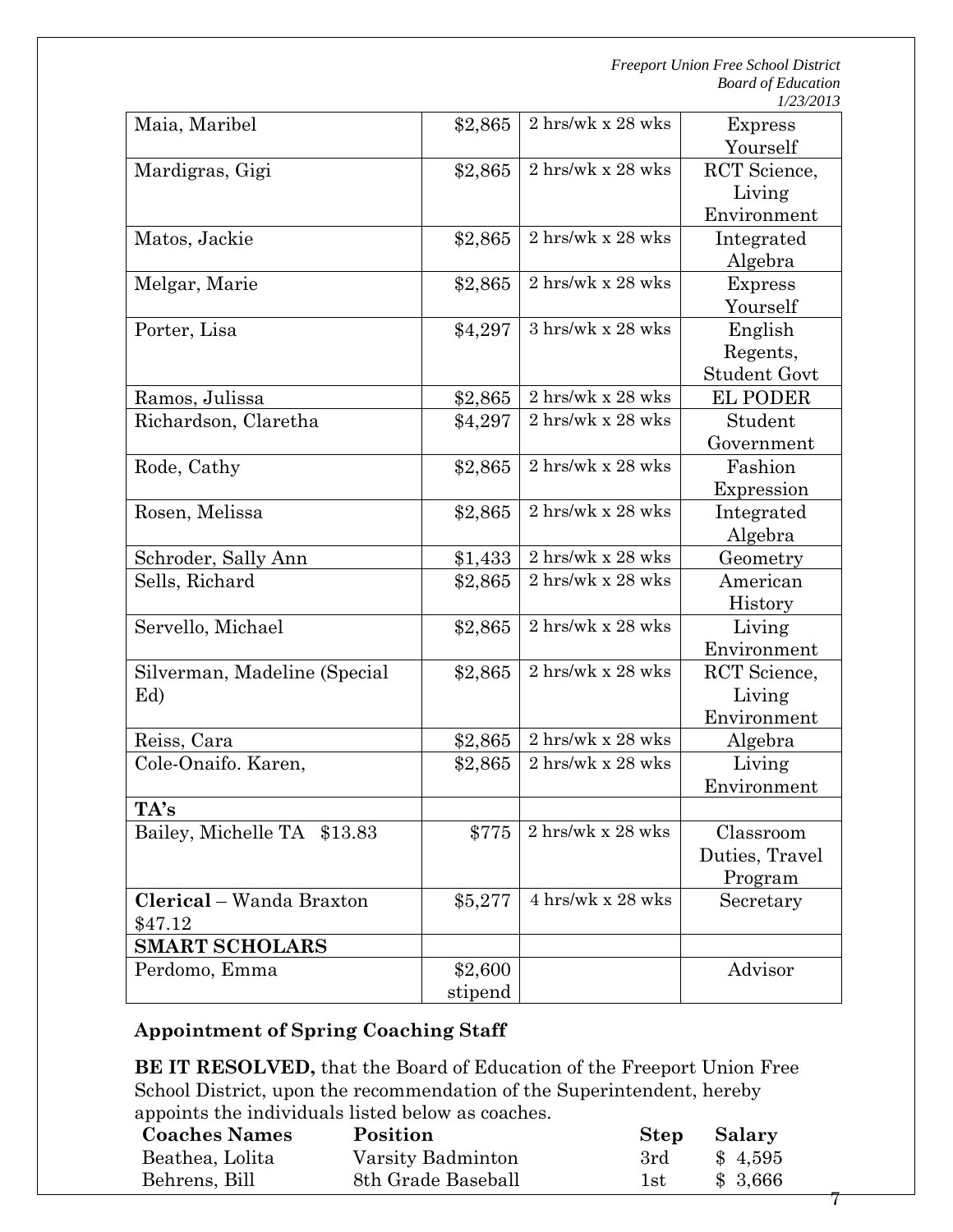| Mohrman, Harry       | Boys Varsity Lacrosse Head           | 3rd             | \$            | 7,908 |
|----------------------|--------------------------------------|-----------------|---------------|-------|
| Halvorsen Sr. Tim    | Boys JV Lacrosse Head                | 3rd             | \$            | 5,628 |
| Halvorsen Jr. Tim    | Boys JV Lacrosse Asst.               | 3rd             | \$            | 5,628 |
| Allen, Kevin         | Boys Modified Lacrosse Asst.         | 3rd             | \$            | 4,673 |
| Ballard, Danielle    | Girls Varsity Lacrosse Head          | 3rd             | \$            | 7,908 |
| Wahlers, Diane       | Girls Varsity Lacrosse Asst.         | 3rd             | \$            | 5,803 |
| Vetter, Lisa         | Girls JV Lacrosse Head               | 3rd             | \$            | 5,628 |
| Torre, Danielle      | Girls JV Lacrosse Asst.              | 2nd             | \$            | 5,316 |
| Jones, Meredith      | Girls Modified Lacrosse Head         | 3rd             | \$            | 4,938 |
| Roberts, Tracie      | Girls Modified Lacrosse Asst.        | 2nd             | \$            | 4,021 |
| Sekesan, Danielle    | Girls Varsity Softball Head          | 1st             | \$            | 6,457 |
| Van Nostrand, Greg   | Girls JV Softball                    | 3rd             | \$            | 5,281 |
| Lloyd-Forde, Lakisha | Girls 8th Grade Softball             | 3rd             | \$            | 4,250 |
| Mannanice, Vanessa   | Girls 7th Grade Softball             | 2 <sub>nd</sub> | \$            | 4,021 |
| Anderson, Alan       | Boys Varsity Tennis Head             | 3rd             | \$            | 5,182 |
| DeBonis, Robert      | Boys Varsity Tennis Asst.            | 3rd             | \$            | 3,993 |
| Gilreath, Charles    | <b>Boys Varsity Track Head</b>       | 3rd             | \$            | 7,388 |
| Yearwood, Felicia    | Boys Varsity Track Asst.             | 3rd             | \$            | 5,281 |
| France, Dexter       | Boys Varsity Track Asst.             | 2 <sub>nd</sub> | \$            | 5,004 |
| Blount, Eric         | Coed Modified Track Head             | 3rd             | \$            | 5,281 |
| Brown, Yvonne        | Coed Modified Track Head             | 3rd             | \$            | 5,281 |
| Williams, Tia        | Girls Varsity Track Head             | 3rd             | \$            | 7,388 |
| Edmeade, Vaughn      | Girls Varsity Track Asst.            | 2nd             | \$            | 5,004 |
| Cellan, Russell      | <b>Spring Weight Training</b>        | 3rd             | \$            | 2,116 |
| Bivona, Christina    | Spring 5th Grade Sports              | 3rd             | \$            | 1,528 |
| Debonis, Robert      | Spring 6th Grade Sports              | 3rd             | \$            | 1,528 |
| Gilreath, Charles    | <b>Bayview Elementary Sports</b>     | 3rd             | \$            | 1,528 |
| Brown, Keith         | Summer Weight Training               | 3rd             | \$            | 2,116 |
| Zito, George         | Athletic Trainer                     | 3rd             | \$            | 6,663 |
| Fallot, Robert       | Boys Modified Asst. Wrestling        | 1st             | \$            | 4,652 |
| Ozdoba, James        | <b>Boys Modified Asst. Wrestling</b> | 1st             | $\mathbf{\$}$ | 4,652 |

### **CSE/CPSE Minutes**

**BE IT RESOLVED,** that the Board of Education of the Freeport Union Free School District hereby accepts the minutes of the meetings of the Committee on Special Education and the Committee on Preschool Special Education for the following dates: November 26, 29, 30, 2012

December 3, 10, 18, 19, 2012 January 4, 7, 8, 9, 10, 2013

#### **Other Items for Action**

On a motion by Mr. Miller and a second by Mr. Ellerbe the following item was approved:

#### **Retirement of Staff**

8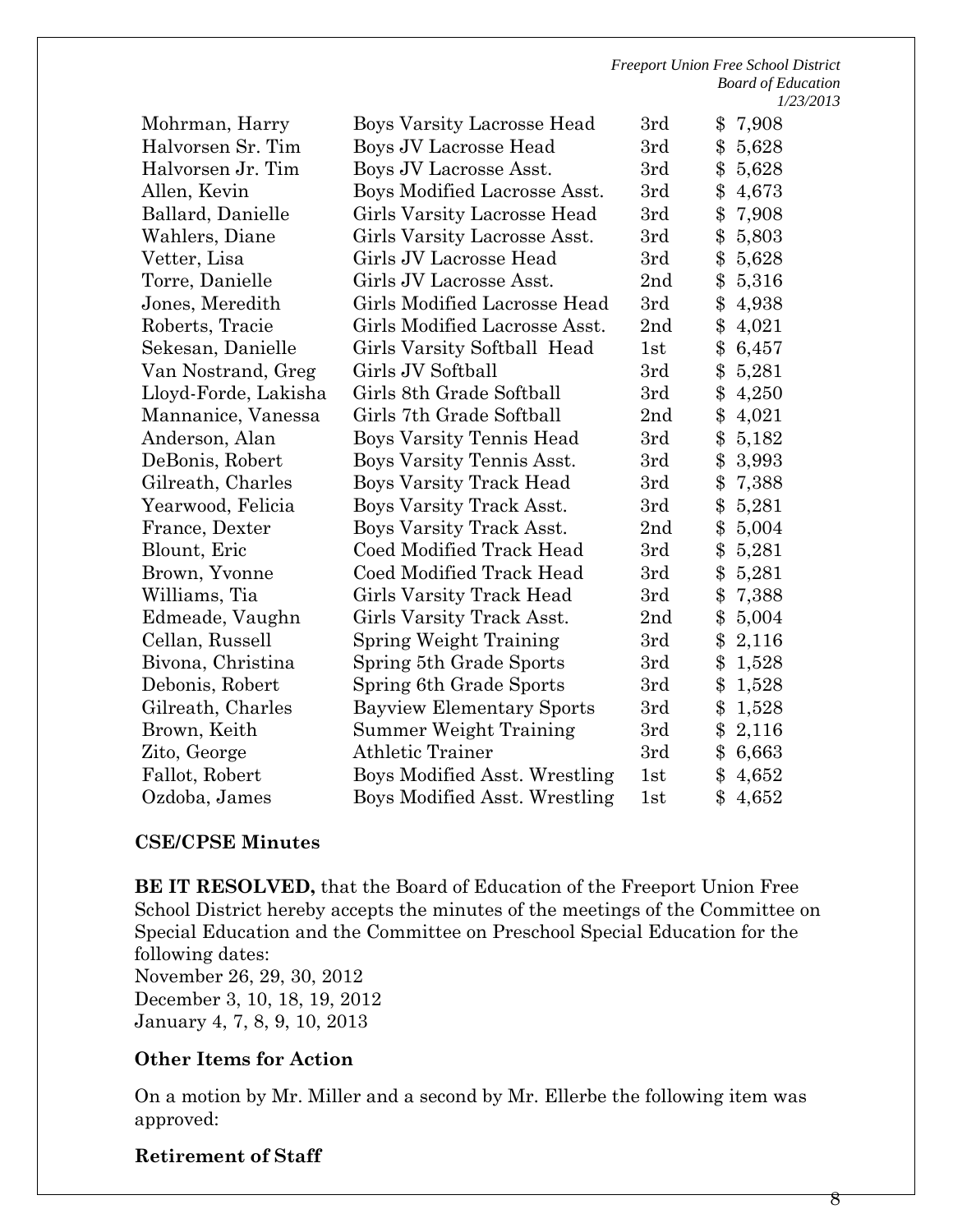**BE IT RESOLVED,** that the Board of Education of the Freeport Union Free School District hereby accepts the letter of resignation for the purpose of retirement from the following staff member(s) as listed:

**Francies Feinberg**, Account Clerk, effective January 31, 2013, after serving the children of Freeport Union Free School District for more than 31 years.

**Angel Menendez**, Security Aide, effective December 21, 2012, after serving the children of Freeport Union Free School for 12 years.

The motion carried unanimously**.** The vote was; Ellerbe, Lancaster, Miller, Mulé and Pomerico.

On a motion by Mr. Pomerico and a second by Mr. Ellerbe the following item was approved:

### **Establishment of the Annual Meeting, the Budget Hearing and the Annual Budget Vote and Trustee Election**

### **RESOLVED THAT THE BOARD OF EDUCATION HEREBY ESTABLISHES THE ANNUAL MEETING, THE BUDGET HEARING AND THE ANNUAL BUDGET VOTE AND TRUSTEE ELECTION AS PRESCRIBED IN THE FOLLOWING RESOLUTION**.

- **WHEREAS** Section, 2022-a, requires that in a union free school district in a county with a population of one million or more, holding the election of board of education or board of trustees members, the vote upon the appropriation of the necessary funds to meet the estimated expenditures, or on propositions involving the expenditure of money, or authorizing the levy of taxes, provides that such election shall be held on the third Tuesday in May, (May 21, 2013).
- **BE IT RESOLVED,** that the Board of Education of the Freeport Union Free School District shall hold a budget hearing on May 8, 2013 at 7:30 PM.
- **AND BE IT FURTHER RESOLVED,** that the Clerk of the Board shall, and is hereby directed to, have notices of the Annual Budget Vote and Election to be held on May 21, 2013, published in the Official Papers of the District. These papers shall be *The Freeport Baldwin Leader* and *The Long Island Graphic*, two newspapers having general circulation within the District. Said publications shall be at least four times and on the dates as listed for each newspaper. *The Freeport Baldwin Leader* shall be April 4, April 11, April 25, and May 2, 2013, or an alternate date within the required notification period. *The Long Island Graphic* shall be April 4, April 11, April 25, and May 2, 2013, or an alternate date within the required notification period, and the Clerk of the Board of Education shall have notices of the May 8, 2013 Budget Hearing published in the Official Papers of the District. Said publications shall be at least four times and on the dates as listed for each newspaper. For the *Freeport Baldwin Leader* it shall be on the dates as listed for the notice of the annual budget vote and election or an alternate date within the required notification period. For the *Long Island Graphic* it shall be on the dates as listed for the notice of the annual budget vote and election or an alternate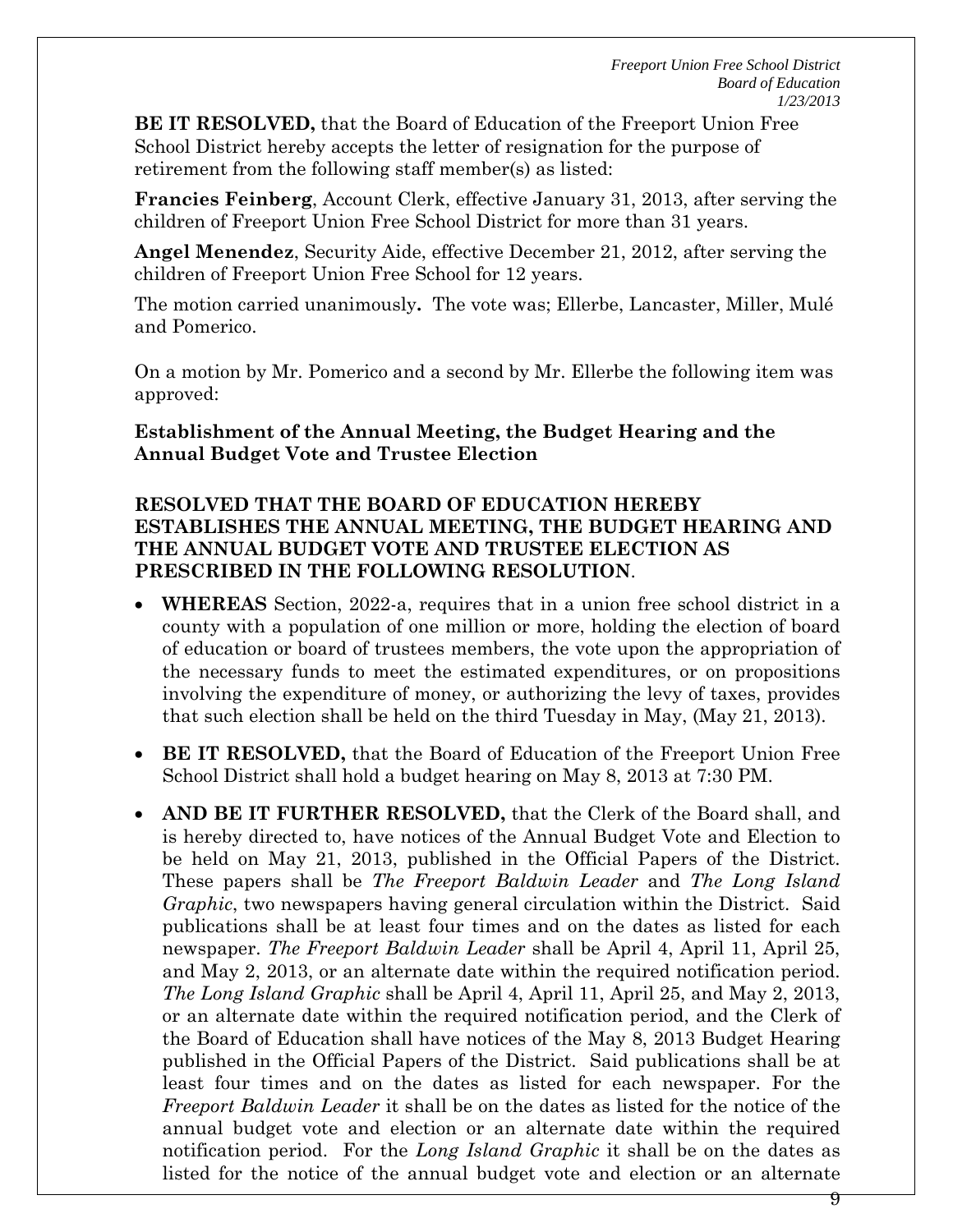date within the required notification period.

- **FURTHER RESOLVED,** that the Board of Registration shall be open in accordance with the Laws of the State of New York every school day in the Administration Building, 235 North Ocean Avenue, between the hours of 8:30 o'clock a.m. and 3:30 o'clock p.m. (local time) until May 14, 2013, for the Annual Budget Vote and Election to be held on May 21, 2013. In addition the Board of Registration will be open May 7, 2013 and May 9, 2013 from 6:00 o'clock p.m. until 9:00 o'clock p.m. for residents to register to vote for the Annual Budget and Trustee election to be held on May 21, 2013.
- **AND FURTHER RESOLVED,** that the Board of Education determines that voting machines are to be used for the purpose of recording the vote at said meeting of the District to be held on May 21, 2013, between the hours of 6 o'clock a.m. and 9 o'clock p.m. (local time), pursuant to the provisions of the Education Law, and the Clerk of the District is hereby directed to procure such machines as may be necessary for use at said meeting.
- **BE IT RESOLVED,** that nominations for the Office of School Trustee shall be filed with the School District Clerk, Administration Building, on or before 5 o'clock p.m. (local time) April 22, 2013, and shall contain at least forty-five (45) signatures of qualified voters.
- **FURTHER RESOLVED,** that a lottery shall take place on April 22, 2013, at 5 o'clock p.m. for the purpose of determining candidate placement on the ballot.
- **BE IT RESOLVED,** that all questions and propositions for the conduct of the meetings and elections, other than those for the Office of School Trustee, which the qualified voters of the District desire to be placed on the voting machines, shall be filed with the School District Clerk, Administration Building, on or before 5 o'clock p.m. (local time), April 22, 2013 upon the presentation of a petition signed by at least one hundred and thirteen (113) qualified voters of the School District. The Board of Education reserves the right to edit or amend any proposition without changing the intent thereof.
- **BE IT FURTHER RESOLVED,** that petitions for propositions which are required by law to be included in the notice of the annual meeting must be submitted no later than 5:00 p.m. on or before March 22, 2013 upon the presentation of a petition signed by at least one hundred and thirteen (113) qualified voters of the School District. The Board of Education reserves the right to edit or amend any proposition without changing the intent thereof.

**BE IT RESOLVED,** that absentee ballots will be provided for the election of Board members and Budget Vote, in accordance with Education Law of the State of New York, §2018-a.

**BE IT FURTHER RESOLVED,** that a Real Property Tax Exemption Report prepared in accordance with Section 495 of the Real Property Tax Law will be annexed to any tentative/preliminary budget as well as the final adopted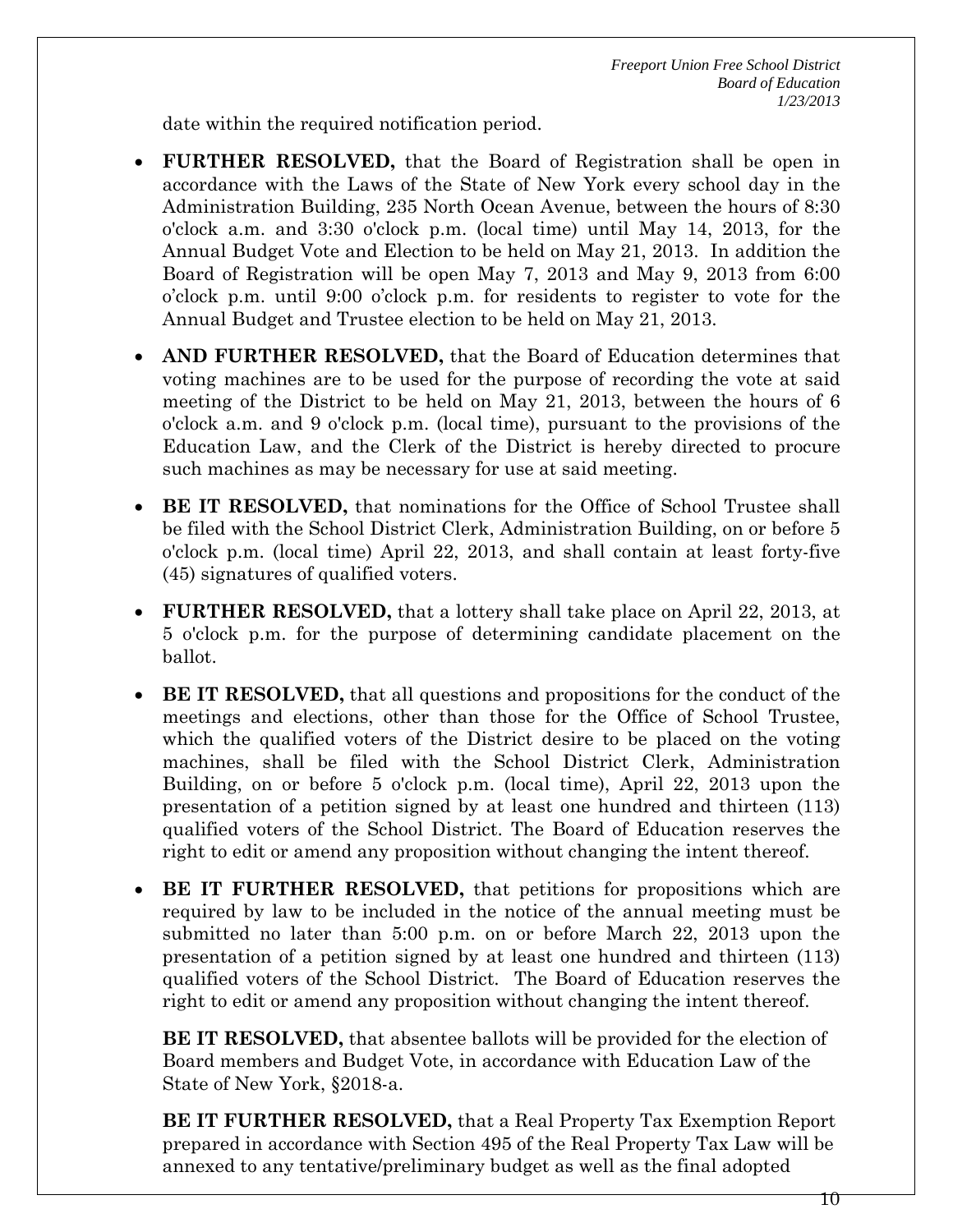budget of which it will form a part; and shall be posted on District bulletin board(s) maintained for public notices, as well as on the District's website.

The motion carried unanimously**.** The vote was; Ellerbe, Lancaster, Miller, Mulé and Pomerico.

On a motion by Ms. Lancaster and a second by Mr. Miller, the following item was approved:

## **Approval of Consultants**

**BE IT RESOLVED,** that the Board of Education of the Freeport Union Free School District hereby approves the agreements between the following consultants and the Freeport Union Free School District, as per the attached list; and

**BE IT FURTHER RESOLVED**, that the Board of Education authorizes the Superintendent (or his designee) to execute said agreements on its behalf.

| <b>Consultant</b> | <b>Schools</b> | <b>Services Provided</b>                   | <b>Total</b> | <b>Funding Source</b>      |
|-------------------|----------------|--------------------------------------------|--------------|----------------------------|
|                   |                |                                            | Cost         |                            |
| Urbintel          | Archer,        | Part of 21 <sup>st</sup> Century Community | \$8,000      | $21st$ Century             |
|                   | Bayview,       | Learning Centers Programs.                 |              | Community                  |
|                   | Giblyn, New    | Urbintel provides poetry                   |              | <b>Learning Centers</b>    |
|                   | Visions,       | workshops that are held                    |              |                            |
|                   | Atkinson, &    | annually at Freeport High                  |              |                            |
|                   | Dodd Middle    | School.                                    |              |                            |
|                   | Schools        |                                            |              |                            |
| <b>UNITE</b>      | Freeport High  | Drunken driving and texting                | \$4,200      | $21st$ Century             |
| International,    | School         | while driving prevention                   |              | Community                  |
| Inc.              |                | programs, including a simulator            |              | <b>Learning Centers</b>    |
|                   |                | and Picture Pledge program.                |              |                            |
| Informed          |                | Program Evaluation of                      | Not to       | Strengthening              |
| Decision          |                | Strengthening Teacher and                  | Exceed       | Teacher and Leader         |
| Services, Inc.    |                | <b>Leader Effectiveness Grant</b>          | \$5,000      | <b>Effectiveness Grant</b> |
|                   |                |                                            |              | funds                      |
| <b>BioBus</b>     | Archer,        | Hands On Science Experiments               | \$25,000     | Strengthening              |
|                   | Bayview,       |                                            |              | <b>Teacher and Leader</b>  |
|                   | Giblyn, New    |                                            |              | <b>Effectiveness Grant</b> |
|                   | Visions,       |                                            |              | funds                      |
|                   | Atkinson, &    |                                            |              |                            |
|                   | Columbus       |                                            |              |                            |
|                   | Avenue         |                                            |              |                            |
|                   | Schools        |                                            |              |                            |

The motion carried unanimously**.** The vote was; Ellerbe, Lancaster, Miller, Mulé and Pomerico.

On a motion by Mr. Miller and a second by Mr. Ellerbe, the following item was approved: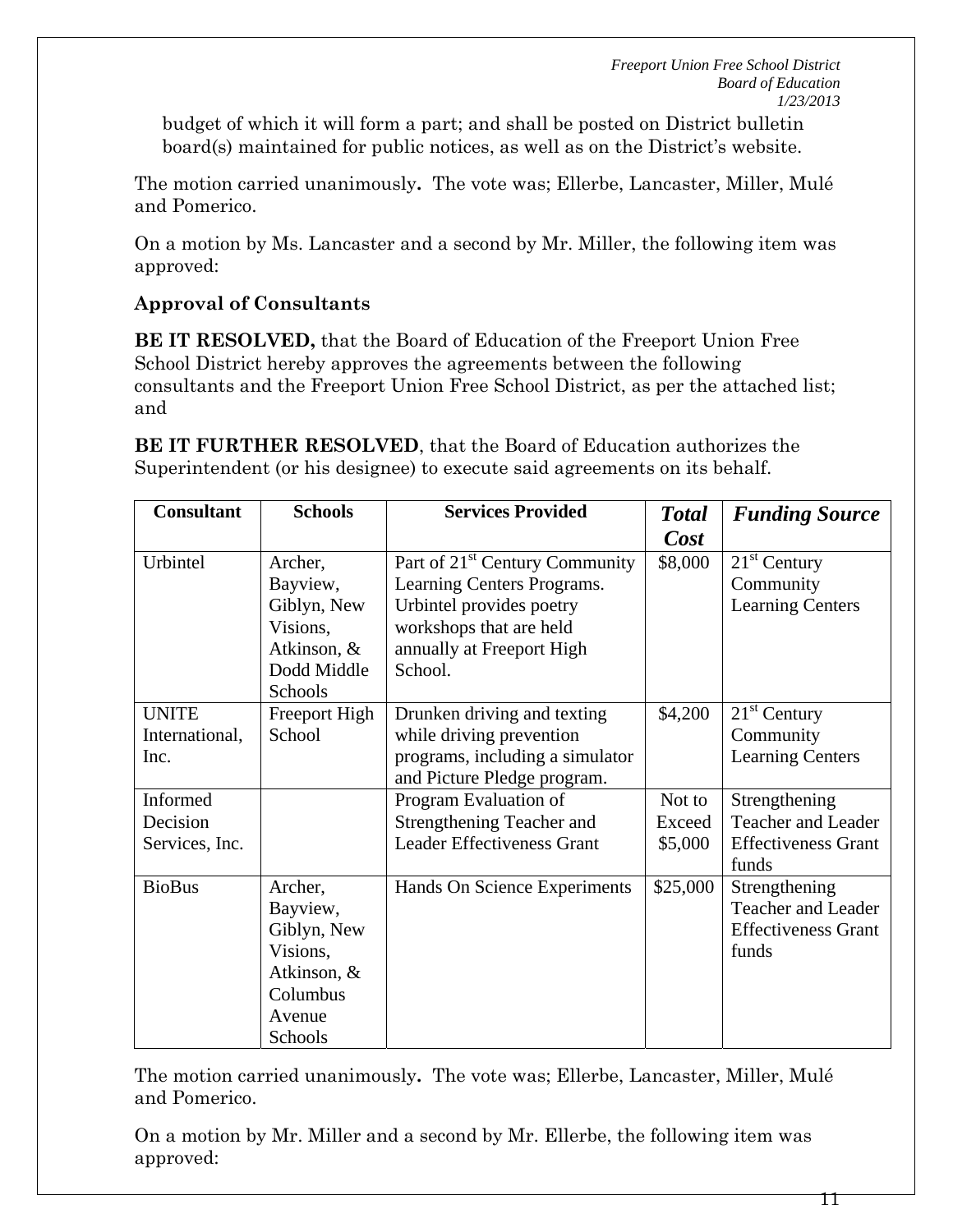### **Budget Transfer – General Fund January 2013**

**BE IT RESOLVED**, that the Board of Education of the Freeport Union Free School District hereby approves a Budget Transfer for the General Fund for January, 2013.

The motion carried unanimously**.** The vote was; Ellerbe, Lancaster, Miller, Mulé and Pomerico.

On a motion by Mr. Ellerbe and a second by Mr. Pomerico the following item was approved:

### **Bid Award for New Playground and Safety Surface at the Leo F. Giblyn School**

**BE IT RESOLVED**, that the Board of Education of the Freeport Union Free School District hereby awards the contract for the New Playground and Safety Surface at the Leo F. Giblyn School, Base Bid and Alternate #1 at a total cost of \$242,335.00 to Professional Grade Construction Group, Inc.

The motion carried unanimously**.** The vote was; Ellerbe, Lancaster, Miller, Mulé and Pomerico.

On a motion by Mr. Pomerico and a second by Mr. Ellerbe the following item was approved:

### **Acceptance of a Donation**

**BE IT RESOLVED**, that the Board of Education of the Freeport Union Free School District hereby accepts with gratitude, a donation from Follett Corporation to Leo F. Giblyn School, 250 hard cover and paperback books valued at \$1,500. These books are from Follett's "Good Will" division, and facilitated by our Representative Cynthia Marron, and are to assist in the recovery from Hurricane Sandy.

The motion carried unanimously**.** The vote was; Ellerbe, Lancaster, Miller, Mulé and Pomerico.

On a motion by Ms. Lancaster and a second by Mr. Ellerbe the following item was approved:

### **Acceptance of a Donation – Carle Place High School**

**BE IT RESOLVED**, that the Board of Education of the Freeport Union Free School District hereby accepts a donation of \$1,126 from Carle Place High School to be given to the Leo F. Giblyn School to be used to replenish supplies lost as a result of Super Storm Sandy

The motion carried unanimously**.** The vote was; Ellerbe, Lancaster, Miller, Mulé and Pomerico.

## **Questions from the Public**